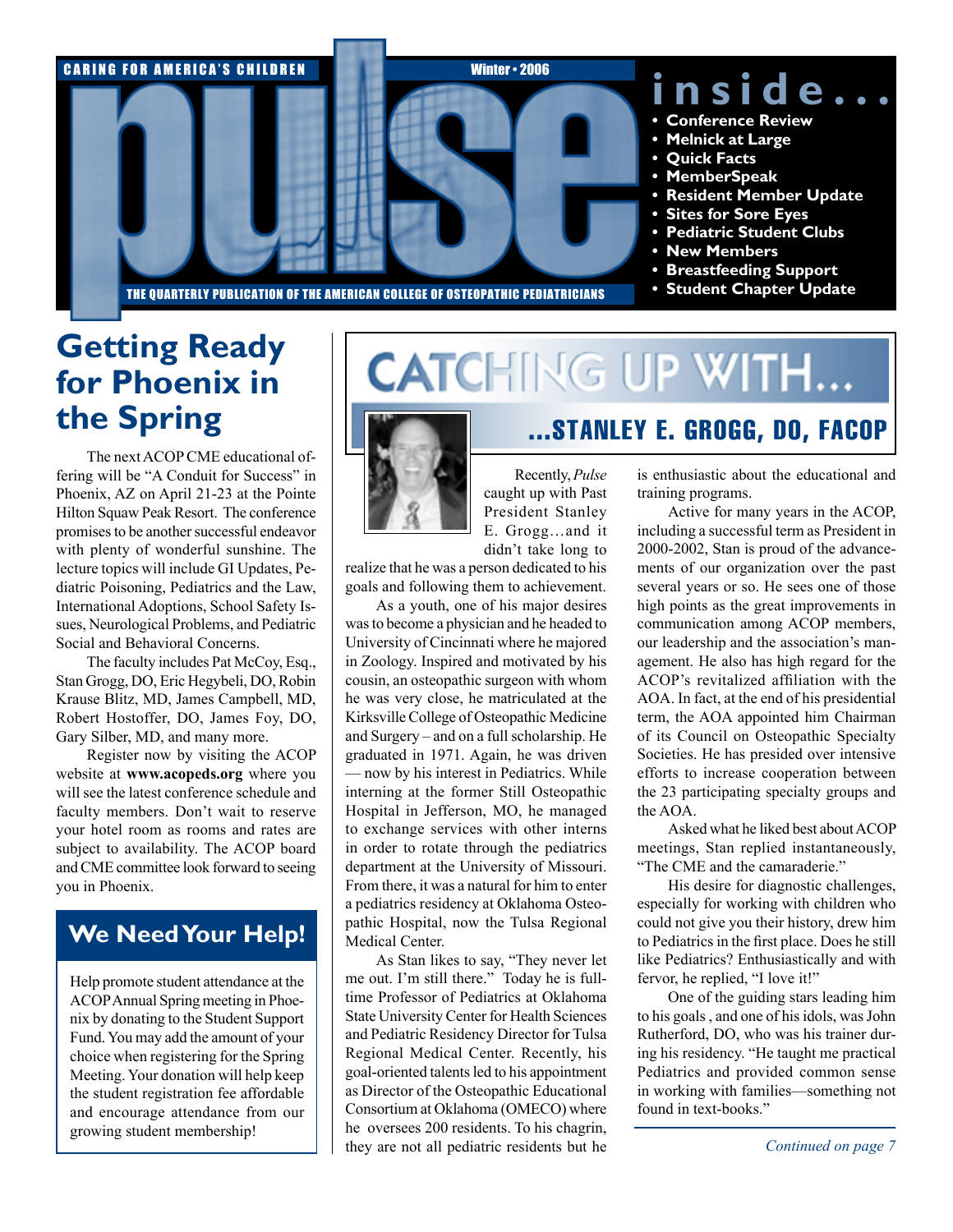#### **2004-2006 American College of Osteopathic Pediatricians**

## **Board ofTrustees**

**PRESIDENT** Lee J. Herskowitz, DO, FACOP\*

Vice President Robert W. Hostoffer, DO, FACOP\*

Secretary-Treasurer Bruce B. Peters, DO, FAAP, FACOP\*

Immediate Past President Steven M. Snyder, DO, FACOP\*

Executive Director Stewart A. Hinckley\*

\*EXECUTIVE COMMITTEE

#### **TRUSTEES**

Deborah L. Blackwell, DO, FACOP James E. Foy, DO, FACOP John W. Graneto, DO, FACOP Robert G. Locke, DO, FACOP Capt. Margaret A. Orcutt-Tuddenham, DO, FACOP Jennifer Ann Kierson, DO Heidi Leftwich

Director of CME Program Scott S. Cyrus, DO, FACOP

PUBLISHER Stewart A. Hinckley

## Co-Editors

Arnold Melnick, DO, FACOP Stewart A. Hinckley

ASSOCIATE EDITORS Gregory Garvin, DO, FACOP Robert G. Locke, DO, FACOP

*Pulse* is published four times a year in conjunction ith the American College of Osteopathic Pediatricians, P.O. Box 11086, 2209 Dickens Road, Richmond, VA 23230-1086; 877-231-ACOP or fax (804) 282-0090.

No part of this publication may be reproduced without the express written consent of ACOP. All rights reserved.

The American College of Osteopathic Pediatricians is not responsible for statements made by any contributor. Statements or opinions expressed in *Puls*e reflect the views of the author(s) and not necessarily the official policy of the ACOP.

## **Conference Review**

# **ACOP joins the 2005 AOA Unity Conference**

#### By Scott S. Cyrus, DO, FACOP

This past October the ACOP joined the other twenty-two AOA colleges for the AOA Unity Conference in Orlando, FL. The conference epitomized Dr. George Thomas's statement in which he said "*Collaboration is the key to our success*." The conference began on Sunday with the perinatal section joining with the American College of Osteopathic Obstetricians and Gynecologists. They engaged in lectures over caesarian section priorities, medical screenings in the first trimester and predicting perinatal outcomes in the neurologically impaired neonate. Sunday was finished with lectures on Shoulder Dystocia, Alternatives to Blood Transfusions, Neonatal Sepsis, Respiratory Failure in the Near-term Infant and Jaundice. The sessions were very well attended despite the looming threat from hurricane Wilma.

Over the next three days the weather encompassed the winds from Wilma on Monday morning followed by beautiful Florida sunshine for the rest of the Conference. Michael Ryan, DO, started the stormy morning off with a Meningitis Update and the Conference continued with Immunization Update by Stan Grogg, DO. Updates on Pediatric Influenza by David Berman, DO, and Pediatric Tropical Diseases by Cyril Blavo, DO, highlighted the afternoon. The day ended with a Radiology Workshop given by the President of the American College of Osteopathic Radiologists, William Shiels, DO.

As Tuesday came and went, the con-



ference proved to be everything the CME committee had planned. The lectures were well attended and the workshops were a big hit. Joe Schlecht, DO, started the morning off with lecture on DOQ-IT, followed by a two-hour session on Practice Management sponsored by the AOA and ACOP and given by Mr. Don Self that allowed the participants to learn more about Pediatric Coding and to discover potential areas of lost revenue. In Tuesday's Dermatology Workshop, the participants could sharpen their skills on skin biopsy techniques and suturing. Dr. Yob, a member of the American College of Osteopathic Dermatologists, lectured and supervised the workshop. The afternoon ended with lectures on Pediatric Cardiology given by Maria Estrada, DO, and Evaluation of Hearing Loss in Children by Thomas Nunn, DO.

Ron Marino, DO, began Wednesday morning with a lecture on Delivering Excellence in Pediatrics, followed by a lecture on Autism presented by Barbara Baldwin, DO. Kevan Craig, DO, gave a talk on Spasticity in Children and the Spirometry Workshop completed the day. Some of the lectures were rearranged due to the aftereffects left by Hurricane Wilma. We would like to extend our thoughts and prayers to those affected by this disaster and all of the disasters of 2005.

The ACOP committee would like to thank all the participants and speakers for attending and making this a very educationally successful conference.

*ACOP Would Like to Thank the Following Organizations for Their Support Over the Past Year*

## **Level 1**

Mead Johnson Nutritionals Ross Products Division - Abbott Laboratories, In**c.**

#### **Supporters & Exhibitors**

Alcon Labs American Osteopathic Association

Aventis Pasteur McNeil Specialty Pharmaceuticals

MedImmune, Inc. Metropolitan Hospital Stiefel Laboratories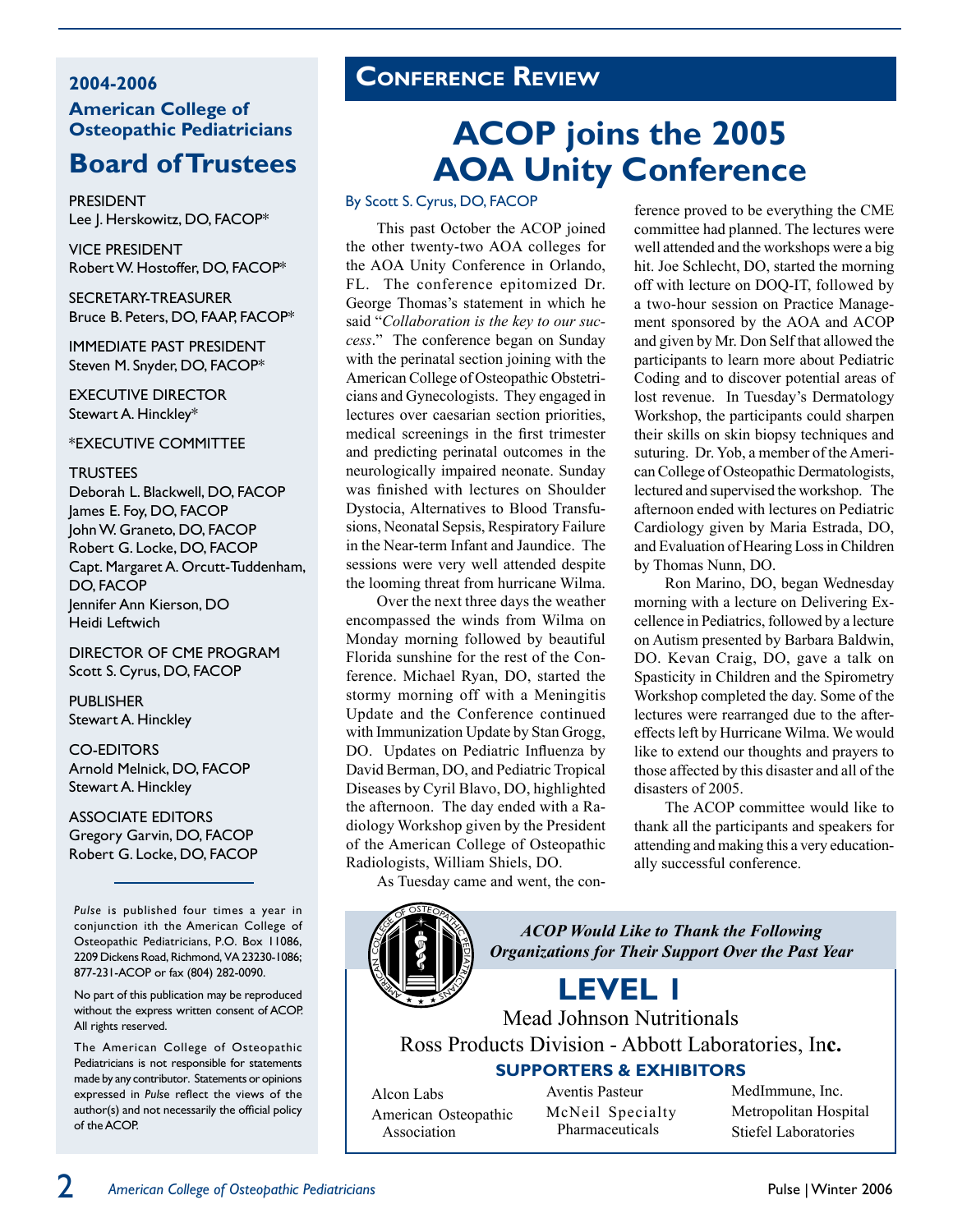

By Arnold Melnick, DO, FACOP

# **About Dog Bites**

I sincerely invite you to read my article "Dog Bites" in the December issue of Contemporary Pediatrics.

No, this is not a "plug" for the article or the magazine. This column provides me the opportunity to share some opinions and thoughts with you — and all of you are really involved in this problem. You see, in a standard article, we do not editorialize or express opinions or raise controversial issues. Here, I can discuss things fully with my ACOP friends and colleagues.

The two major points of my article (and mind-boggling they are): there are 4.7 million dog bites a year in the United States (more than half of them are children) and the number of bites has increased 33% over the past ten years, while the number of dogs has increased only 2%. The overwhelming scare is that most physicians are not aware of this problem—and our literature is very scant.

Recently, someone in Philadelphia asked me, "What are the politics of doctors' decisions – like the morning-after pill or like the lack of information reaching doctors that you just described?" Leaving alone the politically-hot issue of the "morning-after pill" I do wonder why there has not been more publicity from health departments or public health agencies or other sources for such a huge problem. I must commend the American Veterinary Medical Association for its activity in spreading word about the problem, but human doctors are missing it.

I submit that it is because of the great love of American people for dogs. It must be, because there are 68 million canine pets. As I pointed out in the article, there are certain benefits to dog lovers – an extreme example is the seeing-eye dog, but there are values for the ordinary person, too. The huge number of dog owners makes up a strong and influential block of "satisfied customers," most of whom would oppose "defaming" their pets. The problem is so ubiquitous that any "negative" publicity

would set off an avalanche of opposition: "Not my dog", "That's only a small fraction of dogs" and so forth. Never mind that the majority of dog bites are from family pets or neighbors' pets, that is, from known, normal and friendly pets.

(Incidentally, I was in Philadelphia to escape Hurricane Wilma. But as I watched news reports there, I saw hundreds – maybe thousands – of fellow Floridians left homeless or foodless or water less. A major reason was their failure to heed warnings, defying common sense or denying or ignoring known hurricane statistics: "Not my house." "Not my neighborhood." What a truly amazing analogy!)

Illustrative of this great loyalty of dog owners, I recall a story told to me (pre-steroids) by one of the country's well-known allergists in New York. He had treated a child for asthma for a year or two with no results. The parents resisted getting rid of the causative agent — their pet dog. He suggested what was a last-ditch management popular at that time, called parentectomy — sending the child away from his parents to a special allergy hospital in Denver for both further treatment and separation from the parents for periods as long as a year, with no parental visitation. The parents returned a week later and said, "We have been thinking about your suggestion but we would rather send our son away for a year than give up our dog."

Since there is a great deal of important anticipatory guidance about dogs that pediatricians can pass on to the parents of their patients –even if just the distribution of a handout—I wonder why these startling numbers seem to be kept so hush-hush.

 I remember, in the heyday of measles, an outbreak of 50,000 cases impelled Congress to appropriate quickly several million dollars for the purchase of vaccine. That's 50,000 cases, nowhere near 4.7 million. So why is the message—and the preventive information – not getting out to the public and not even to physicians?

As pediatricians, shouldn't we be doing something about the problem—at least something more than we are doing now? Shouldn't we be teaching our children protective behavior with dogs (such as my *Guide for Parents in Contemporary Pediatrics*)? Shouldn't we be training our students and our residents to give appropriate anticipatory guidance?

Indeed, what are the politics of doctors' decisions?

 Ah, yes, one more thing. The one job the pediatrician should reserve for himself with the parents—all parents—is to say, face to face: "Never, never, never allow an infant, a baby, a child under nine years to stay alone with a dog even for moment, no matter what size the dog or breed or amount of domestication."

Every child is worth that much.

# **Some Quick Facts About Children**



year of age, the child should be able to sit alone and should walk by the age of two years



**1**

**3**

**4**

year of age, the child can say "Mama" and "Dada"

year of age, the child should be able to point to his body parts.



**y**ears of age, the child should be playing group games with other children



pounds is the average birth weight of an infant, with the large majority weighing between  $5\frac{1}{2}$  and 10 pounds. Babies' birth weights usually double at 5 months of age, and triple at one year



inches is the average length of a newborn, with a range of 18 to 22 inches. By one year, the baby will be about 30 inches



inches is the usual head circumference of a newborn. The head should measure about 17 inches by 6 months and 18 inches by one year.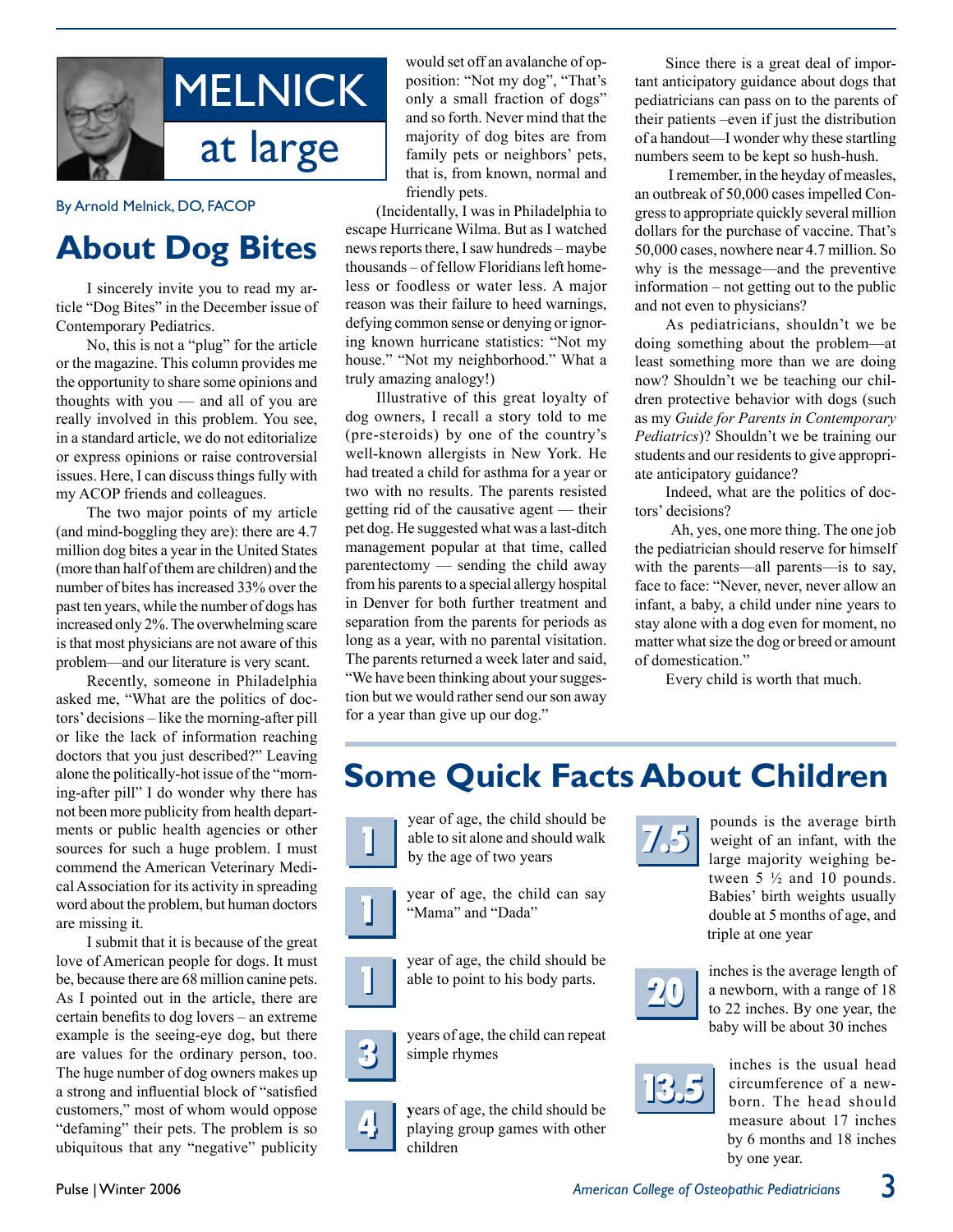## **MemberSpeak**

## **Our Residents… Our Future**

#### By Edward E. Packer, DO, FACOP

Building a dedicated and growing membership in the American College of Osteopathic Pediatricians is vital for our future. One of the most important sources of new college members are our residents in the various national postgraduate training programs. Yet our college does not seem to make the necessary effort to court these future osteopathic pediatricians.

I became painfully aware of the discrepancy of recruitment over this past year with the residency program that I direct. I was contacted shortly into the year by the American Academy of Pediatrics, and I was asked if I would allow them to meet with my new residents. A representative came to our facility, met with all of the residents and handed them packages with books and materials detailing the benefits of membership in the American Academy of Pediatrics. As a result of this meeting, all of my residents joined the Academy, received membership packets and membership cards, and started subscriptions with the Academy's monthly journal. The Academy mails materials to all of my residents every month detailing upcoming events and available publications.

All of my residents joined the American College of Osteopathic Pediatricians both because I told them it was required and that our program paid their annual membership dues. No representative of the College has contacted my residents to recruit their membership. No packages of materials were mailed to my residents to detail the benefits of membership in the American College of Osteopathic Pediatricians. None of the residents have received any acknowledgment that they are members of the College. We have not mailed any letters, membership cards, certificates, or publications that my residents can see as tangible evidence that they belong to our professional organization.

We need to do a much better job of recruitment if we intend to develop life-long relationships with our future pediatricians. Our college must promote membership through outreach programs in both our osteopathic and allopathic pediatric residencies. We need

to develop membership application packets that promote the benefit of membership. All new and continuing members need to receive some type of certificate or membership card so they can at least have some concrete evidence of membership.

The future of our College is in the hands of our future pediatricians in training. Let us all try to develop effective ways of contacting and promoting membership with all of these potential members.

**DirectYour Membership Questions to Joye Stewart at 877-231-2267 or by email at joye@ACOPeds.org**

## **Update for Resident Members**

#### **Career Opportunities**

**T**he ACOP Spring Conference program is available and we encourage residents to register. This meeting promises to be invaluable to residents as the College is offering a special opportunity for residents to meet with Department Chairs of many hospitals to discuss career opportunities. As always, we provide discounted registration for all candidate members.

#### **Job Opportunities**

The College just recently added the posting of employment opportunities on our website. Look for available positions under the Public Access portion of the site. Members may now post available positions through the "Members Only" section.

#### **Resident Dues Extension**

If you have completed your residency in 2005, please make sure you have received the special extension of the resident member fee. The College will extend the resident member fee for six months. Contact Joye Stewart, ACOP Membership Coordinator, for details.

#### **PGYTraining**

The College has been making efforts to streamline the process by which you document your PGY training. Updated forms for the Residency Program Directors Report and the Residents Report will be available soon on the College website, **[www.acopeds.org](http://www.acopeds.org)** in the Residents section. Remember, you are required to complete these forms after each year of training.

#### **New Residents**

New Resident members receive a welcome letter from the College's Membership Coordinator, Joye Stewart. The welcome letter encourages Residents to update their contact information, provides them with their user name and password for access to the Members Only section of the website, and encourages them to contact the office for any assistance.

The College always welcomes comments and suggestions from all our members. Please forward your suggestions or comments to Joye@acopeds.org at any time.

## **ACOP Membership Numbers**

|                            | 2003 | 2004 | 2005 |
|----------------------------|------|------|------|
| Fellow                     | 300  | 311  | 389  |
| Associate                  | 10   | 18   | 37   |
| General                    | 8    | 35   | 61   |
| Candidate: Intern/Resident | 62   | 71   | 93   |
| Emeritus                   | 42   | 38   | 41   |
| Pediatric Student Club     | 36   | 137  | 361  |
| AAP Member                 |      | 1329 | $0*$ |
| Total                      | 458  | 1939 | 982  |

\* A total of 103 AAP Members renewed and are included in the Fellow, General and Candidate (Resident) totals for 2005. Those who have not yet renewed are not included in the total member numbers for 2005.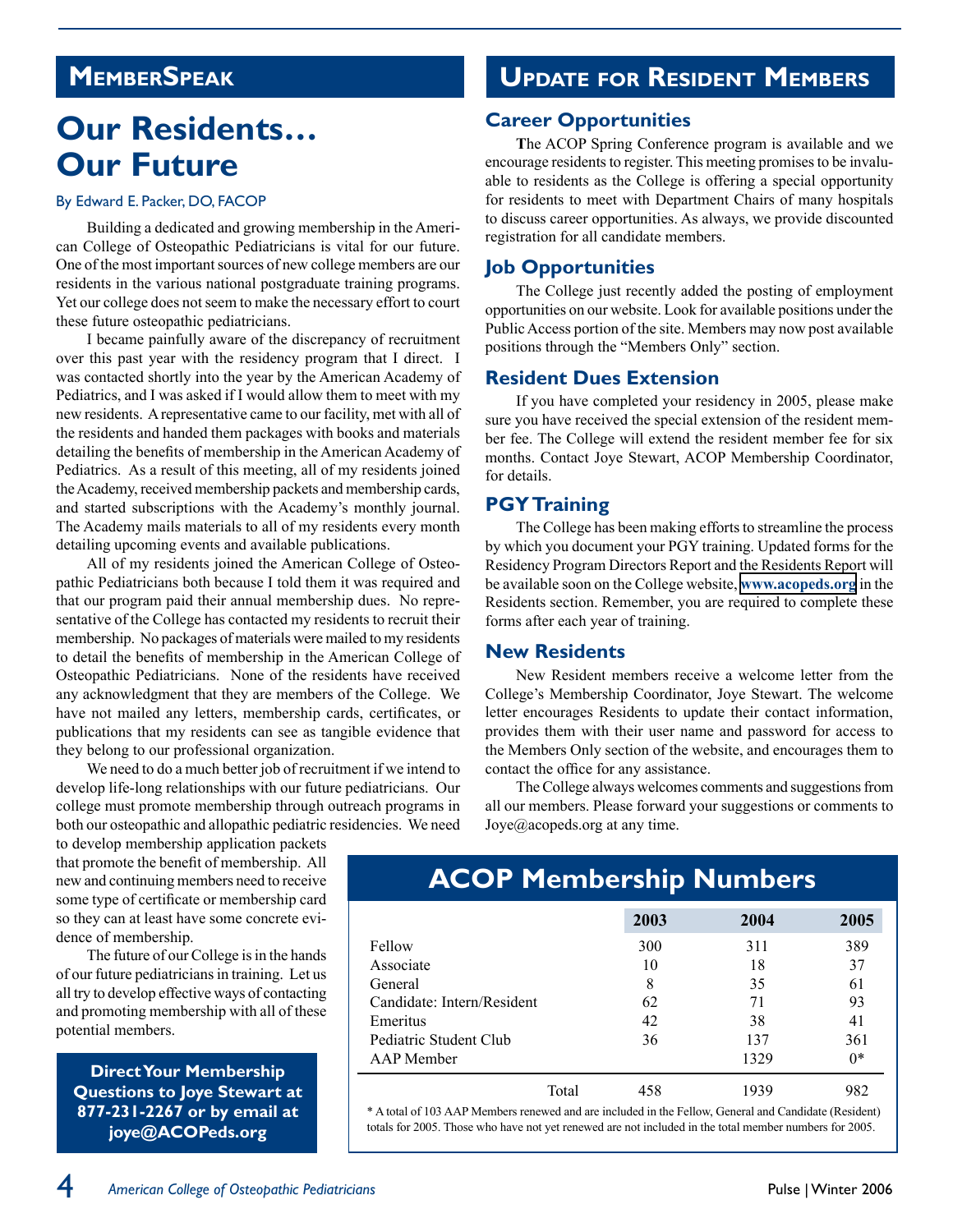# Sites for Sore Eyes

# **Kids Safety Sites**

By Gregory Garvin, DO, FACOP

Once again in my "random" review of journal articles I came across some web sites that I thought you might want to have in your "Favorites." In the March 2005 issue of *Contemporary Pediatrics*, I enjoyed reading an article about the pediatricians' roles in preventing abductions. It had a list of web sites which I then evaluated and they are:

- **1. [www.missingkids.com](http://www.missingkids.com)** which has a telephone hotline (1-800-THE-LOST) and a "push" button on the web page that allows you to "talk" to the Web Site if you have a microphone. Pretty nifty! It also has a nice set of links… Cybertipline - which deals with "Types of Child Exploitation"; an "ID Event" link that allows parents to put pertinent information on a disc or in a booklet. The "Picture Them Home" link is used to raise awareness of the importance of having pictures available in recovering a missing child. Another link is "Amber Alert" which was created in 1977 because of nine-year-old Amber Hagerman, who was abducted in Texas and brutally murdered. This site also has nice resources for: Parents & Guardians, Law Enforcement, Attorneys and Media. It also contains FAQ's and a link to "Sex Offender Laws."
- **2. [www.netsmartz.org](http://www.netsmartz.org)** is the site for the "National Center for Missing and Exploited Children" (NCMEC) that was established in 1984 and created as a clearing house federally mandated by the US Congress to assist law enforcement and families in cases of missing and exploitations. There is a link on this site for kids ([www.netsmartzkids.](http://www.netsmartzkids.org) [org](http://www.netsmartzkids.org)) where children can go to see "real life" stories. The site has something called "activity cards" which are age-appropriate. This site deals with "safety on the internet" and is very informational. I recommend it highly.
- **3. [www.klaaskids.org](http://www.klaaskids.org)** is the web page for the "Foundation" page of [www.beyon](http://www.beyondmissing.com)[dmissing.com,](http://www.beyondmissing.com) which is a web site for missing kids alerts. It was founded by Marc Klaas in June, 2001. This site provides law enforcement agencies with a secure internet-based system to create and distribute missing children flyers to law enforcement, media, public and private parties and allows parents to create a missing child flyer. It is partially funded by a US Department of Justice grant.
- **4. [http://www.fbi.gov/hq/cid/cac/](http://www.fbi.gov/hq/cid/cac/crimesmain.htm) [crimesmain.htm](http://www.fbi.gov/hq/cid/cac/crimesmain.htm)** is the FBI's web site for "Crimes Against Children." It has some nice links for children with "kids pages" for both kindergarten through fifth grades and sixth through twelfth grades and has "Tips for Parents" with links to information about "club drugs and internet safety." It also contains general information about the FBI.
- **5. <http://mcgruff-safe-kids.com>** is the home page for "McGruff the Dog - Take a Bite Out of Crime." This is what I call a storefront where you can order materials either individually or in "bulk" such as their: Fingerprint Kit, Internet Safety Kit, Halloween Safety Kit and another informational kit called Kids on Wheels. Price for these handouts are based on the number purchased. (\$2.50 for 1-49; \$1.75 for 50-99; etc.)

Well that rounds out my picks for this issue of the *PULSE*. Happy computing. If anyone finds a suitable site or sites to share with the membership, send me an email at: garving@genesishealth.com.

Greg Garvin, DO, FACOP *Associate Editor*



**ACOPWould Like ToWelcomeThe New**

# **Active Pediatric Student Clubs 2005-2006:**

## Chicago College of Osteopathic Medicine

Erin King, President *erin.king@mwumail. midwestern.edu*

## Des Moines University Osteopathic Medical Cente**r**

Maria Stanislaw, President *maria.o.stanislaw@dmu.edu*

## New York College of Osteopathic Medicine

Lauren Carr, President *lcarr@nyit.edu*

## Touro University – Nevada

Alex Anastasiou, President *do08-aanastasiou@tunv.org*

## UMDNJ School of Osteopathic Medicine

Ryan M. Mascio, President *masciory@umdnj.edu*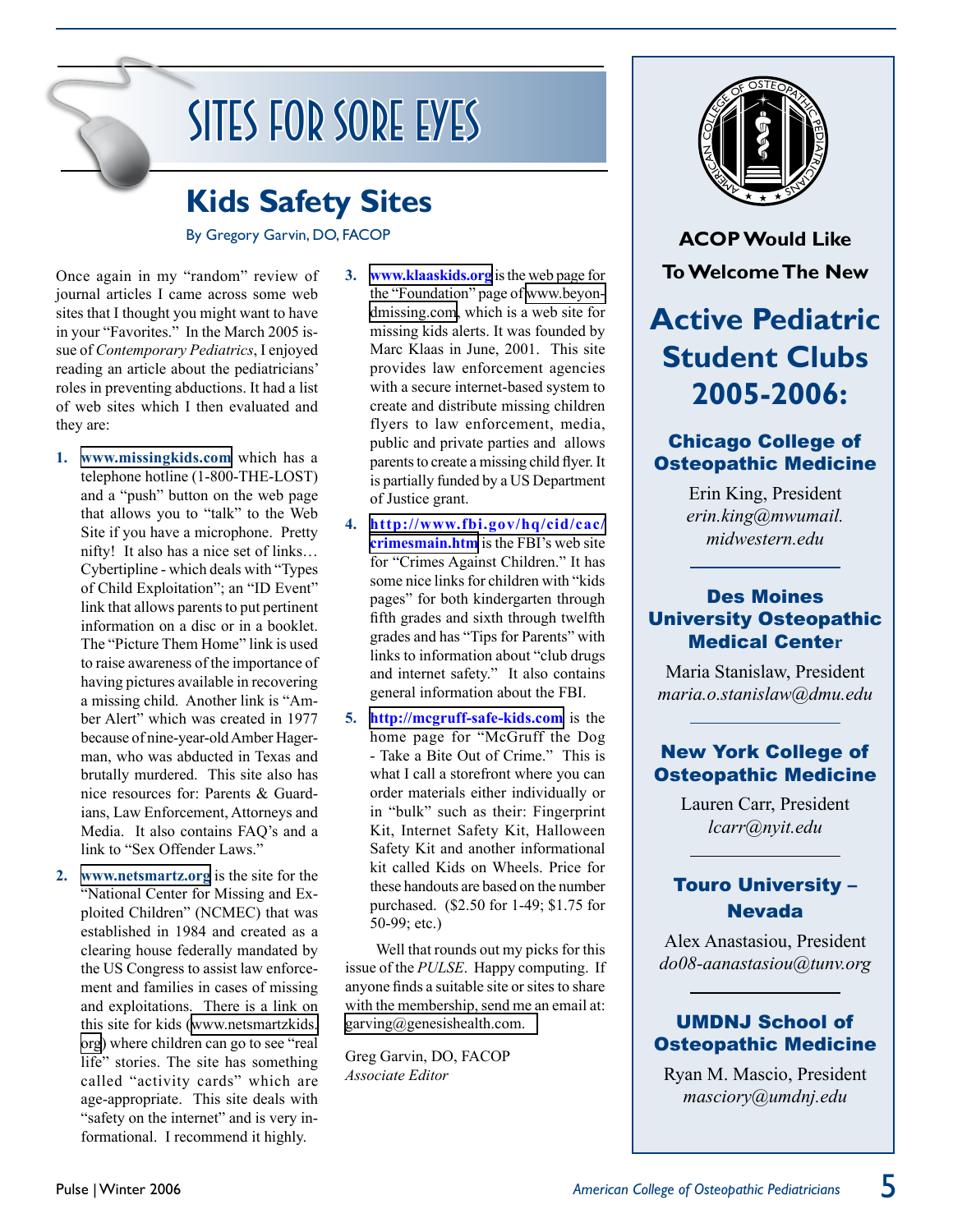

# **ACOPWelcomes New Members**

## **Physicians Members**

| Anna Groebe, DO  Warren, MI           |  |
|---------------------------------------|--|
| Melissa A. Heinen, DO, MPH Troy, MI   |  |
| Lani R Hughes, DODetroit, MI          |  |
| Michelle L. Jeffries, DO  Pheonix, AZ |  |
| Lisa M. Kopp, DO  Warren, MI          |  |
| Maureen G. Leffler, DO Wilmington, DE |  |
| Bridget McArdle, DO Royal Oak, MI     |  |
| Leah Watson McAvoy, DO Detroit, MI    |  |

## **Student Members**

| Heather S. Abe  Voorhees, NJ           |  |
|----------------------------------------|--|
| Sara R. Ackerman  Waukee, IA           |  |
| Alex M. Anastasiou Henderson, NV       |  |
| Jeanne M. Anthon  Erie, PA             |  |
| Michael A. Archer Erie, PA             |  |
| Aisha D. Bailey Voorhees, NJ           |  |
| Mallory A. Balmer-Swain  Bensalem, PA  |  |
| Michael A. Barakat Philadelphia, PA    |  |
|                                        |  |
| Zach M. Bauman West Des Moines, IA     |  |
| Jonathan E. BeckerDes Moines, IA       |  |
| Brian W. Beluch  Philadelphia, PA      |  |
| Jennifer A. BenincasaPhiladelphia, PA  |  |
| Ashley B. BerkleyPhiladelphia, PA      |  |
| Sundeep K. BhullerPomona, CA           |  |
| Peter F. BideyPhiladelphia, PA         |  |
| Caroline V. Biswanger  Bryn Mawr, PA   |  |
|                                        |  |
| Amanda C. Blount  Erie, PA             |  |
| Kimberly R. Boardman Davie, FL         |  |
| Joseph S. Borruso Plantation, FL       |  |
| Sterling Brodniak  Christiansburg, VA  |  |
|                                        |  |
| Alexandra M. Buford  Mays Landing, NJ  |  |
| Christina M. Caito Plantation, FL      |  |
|                                        |  |
| Lauren A. Carr  Glen Cove, NY          |  |
|                                        |  |
| Catherine A. Caudill Des Moines, IA    |  |
|                                        |  |
| Dorien L. Christensen  Chino Hills, CA |  |
| Lauren G. Cipolloni  Norristown, PA    |  |
|                                        |  |
|                                        |  |
| John T. Coiner II  Blacksburg, VA      |  |
|                                        |  |
| Chelsea G. Coogan-Bassett Erie, PA     |  |
| Margaret D. Cooper  Blacksburg, VA     |  |
| Nancy L. Corcoran Yardley, PA          |  |
|                                        |  |
| Merrie D. CousinsLombard, IL           |  |
| Joshua D. Czerwinski Erie, PA          |  |
| Devindra S. Dabiesingh  Lake Worth, FL |  |
| Desiree D. D'Angelo Philadelphia, PA   |  |

| Breanna L. Daum  Plymouth Meeting, PA    |  |
|------------------------------------------|--|
| Nicole R. Daver  Philadelphia, PA        |  |
| Cathy L. Day  Pikeville, KY              |  |
| Marta Dedza Brooklyn, NY                 |  |
| Christine A. DeForest Philadelphia, PA   |  |
| Laura E. DeLeonDavie, FL                 |  |
| Stephen D. DeMeo Philadelphia, PA        |  |
| Laura C. DePalmaToms River, NJ           |  |
| Charles E. DigbyDavie, FL                |  |
| Megan J. Doherty Ankeny, IA              |  |
| Jillian M. Dorsam Philadelphia, PA       |  |
| Erin K. Dowd Plantation, FL              |  |
| Dennis M. DuryeaVoorhees, NJ             |  |
| Diana D. Dutra  Philadelphia, PA         |  |
| Karen EastburnLindenwold, NJ             |  |
| Carrie Lynn E. EckenrodeFeasterville, PA |  |
|                                          |  |
| Stacy B. Ellen Philadelphia, PA          |  |
| Minerva M. Ellis  Clewiston, FL          |  |
| Zachary J. Engelbert Des Moines, IA      |  |
| Brian M. EnriquezHenderson, NV           |  |
| Ryan T. Ericksen  Urbandale, IA          |  |
| Stacey L. Esterow  Lindenwold, NJ        |  |
| Chloe D. Evans  Plantation, FL           |  |
| Elizabeth N. Ewart  Ft. Washington, PA   |  |
| Morgan Fahey-Vornberg Des Moines, IA     |  |
| Jaclyn A. Fallon Glen Cove, NY           |  |
| Michelle C. Feriod  Hulmeville, PA       |  |
| Nicole M. Fields Philadelphia, PA        |  |
|                                          |  |
| Jacquelyn E. Fisher Davie, FL            |  |
| Linda A. FlorescuLombard, IL             |  |
| Jennifer E. Franceschelli Old Forge, PA  |  |
| Caecilia M. Garcia Lauderhill, FL        |  |
| Eli A. Gasinu Lindenwold, NJ             |  |
| Kevin M. GershunyVoorhees, NJ            |  |
| Alan G. Ghaly South Huntington, NY       |  |
| Forough S. Ghavami  Woodland Hills, CA   |  |
| Jennifer N. GittlemanVoorhees, NJ        |  |
| Lindsay E. Goffredo Pikeville, KY        |  |
| Sara B. Goldstein  Oyster Bay, NY        |  |
|                                          |  |
| Krista A. Grandey Downers Grove, IL      |  |
|                                          |  |
| Carolyn M. Green  Wynnewood, PA          |  |
| Christine Greiss Old Westbury, NY        |  |
|                                          |  |
| Julianne E. Hahn Lombard, IL             |  |
| Jenny E. Halthill Philadelphia, PA       |  |
| Elizabeth R. Hamilton Lisle, IL          |  |
| Thomas S. Hamilton  Pikeville, KY        |  |
| Julie M. Hardin Des Moines, IA           |  |
| Stacey R. HelpsDavie, FL                 |  |
| Adam S. Hennessey  Bala Cynwyd, PA       |  |
| Karina Hernandez Davie, FL               |  |
| Timothy J. Holahan Erie, PA              |  |
| Jamila S. Howard  Philadelphia, PA       |  |

| Kristina K. Hummer Erie, PA                |                              |
|--------------------------------------------|------------------------------|
|                                            |                              |
| Christine R. James Lindenwold, NJ          |                              |
| Patricia Jann  Philadelphia, PA            |                              |
| Julien Jehanne  Hollywood, FL              |                              |
|                                            |                              |
| Kimberly A. Jones Philadelphia, PA         |                              |
|                                            |                              |
| Lindsay B. Kahn  Plantation, FL            |                              |
| Ronald Kampanatkosol Lombard, IL           |                              |
| Heidi J. Kamrath West Des Moines, IA       |                              |
| Christina M. Keasey Ankeny, IA             |                              |
| Sabrina Keith Blacksburg, VA               |                              |
| Amy M. Kelly  Philadelphia, PA             |                              |
| Brian T. KellyPleasant Circle, WI          |                              |
| Meredith A. Kenney Philadelphia, PA        |                              |
| Kristen Kenny  Pomona, CA                  |                              |
| Anna M. Kernytsky Philadelphia, PA         |                              |
|                                            |                              |
| Eun Jung Kim  Philadelphia, PA             |                              |
| Erin E. King  Oakbrook Terrace, IL         |                              |
| Kristin J.Kinsler Blackwood, NJ            |                              |
| Melody Kinsley Jericho, NY                 |                              |
|                                            |                              |
| Theodore A. Kostiuk Lombard, IL            |                              |
| Sarah B. Kraus Downers Grove, IL           |                              |
| Jennifer A. Krueger Lombard, IL            |                              |
| Mary Sue Kuchta Virginia Beach, VA         |                              |
| Kerri A. Kulovitz Orland Park, IL          |                              |
| Ellen J. KurkowskiLindenwold, NJ           |                              |
| Jennifer A. Kwok  Pomona, CA               |                              |
|                                            |                              |
| Zachary P. LaMaster Downers Grove, IL      |                              |
|                                            |                              |
|                                            |                              |
| Amanda M. Lee  Philadelphia, PA            |                              |
| Rene W. Lee  Monterey Park, CA             |                              |
| Melissa B. Lesko Philadelphia, PA          |                              |
| Julie R. Levin  Oak Brook, IL              |                              |
| Brian P. Leyh Oyster Bay, NY               |                              |
| Meng-Fey Lin Glen Cove, NY                 |                              |
|                                            |                              |
| David A. Lindenberg Des Moines, IA         |                              |
| Jennifer Lipstein Marlton, NJ              |                              |
| Frances Y. Liu  Des Moines, IA             |                              |
| Bradley A. Locke  Des Moines, IA           |                              |
| Trang LucGarden Grove, CA                  |                              |
| Susannah C. MacdonaldLindenwold, NJ        |                              |
| Mirtha J. MacniGlen Cove, NY               |                              |
| David J. Magness  Plantation, FL           |                              |
| Monica L. Marcus  Plantation, FL           |                              |
| Stephanie A. Maruca Bala Cynwyd, PA        |                              |
| Steven D. McCaig Lombard, IL               |                              |
|                                            |                              |
| Dallas R. McKay Plantation, FL             |                              |
| Charles B. Meeks Pikeville, KY             |                              |
| Rachel B. Mejia  Des Moines, IA            |                              |
| Stephanie A. Mickey Crown Point, IN        |                              |
| Yoshida Miho Pomona, CA                    |                              |
|                                            |                              |
| Kelly M. Miller Downers Grove, IL          |                              |
| Megan K. Miller Lombard, IL                |                              |
|                                            |                              |
|                                            |                              |
| Mona Nataprawira  Des Moines, IA           |                              |
| Katherine M. Newcomb. Oakbrook Terrace, IL |                              |
|                                            | Harold D. Neyra Bayville, NY |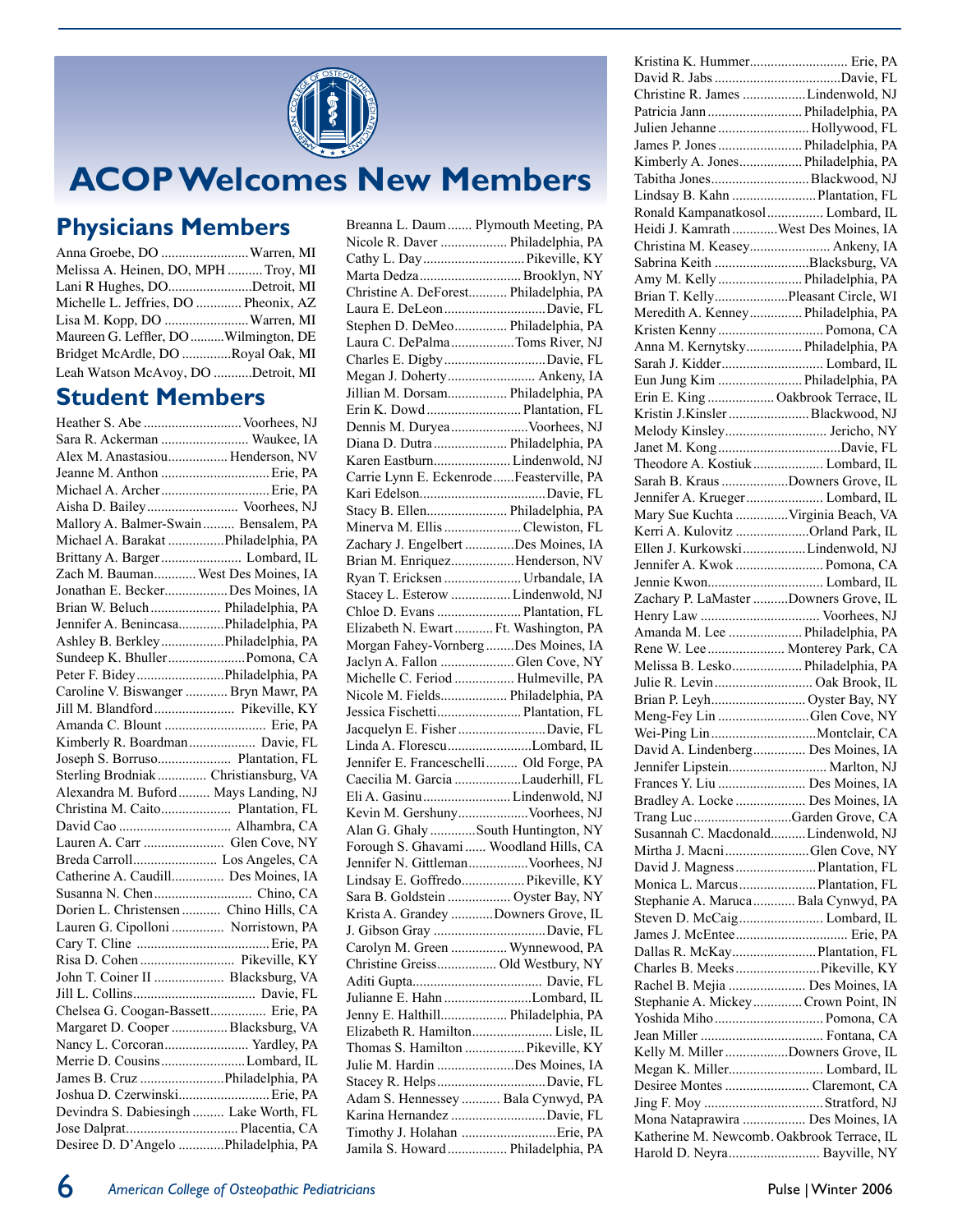| Jennifer L. Nguyen Downingtown, PA       |  |
|------------------------------------------|--|
| Jim A. Nguyen Canshohocken, PA           |  |
| Trang Q. NguyenHenderson, NV             |  |
| Nicola M. Nicolaisen  Ankeny, IA         |  |
| Matthew R. Okland Des Moines, IA         |  |
| Nadine E. Palermo  Erie, PA              |  |
| Robert A. Palermo Philadelphia, PA       |  |
|                                          |  |
|                                          |  |
|                                          |  |
| Jennifer M. Potter Philadelphia, PA      |  |
| Amanda Powell Philadelphia, PA           |  |
| Nadine M. Powell  Whitehall, PA          |  |
|                                          |  |
|                                          |  |
| Henna A. Qureshi Philadelphia, PA        |  |
| Jorge A. RamirezLindenwold, NJ           |  |
| Tiffiny M. Ramirez Las Vegas, NV         |  |
| Prema L. Ramsahai  Plantation, FL        |  |
|                                          |  |
| Michelle L. Randall  Traverse City, MI   |  |
| Preethi Ravichandran  Philadelphia, PA   |  |
| Stephen M. Replenski  Philadelphia, PA   |  |
| Jessica L. Rice Philadelphia, PA         |  |
| Nicholas C. Richardson  Philadelphia, PA |  |
|                                          |  |
| Aaron Rodocker Christiansburg, VA        |  |
|                                          |  |

Peter J. Saccone ..................... Philadelphia, PA Parita Sahani ...........................Lindenwold, NJ Nancy M. Salonen................... Des Moines, IA Stella M. Sarmiento .......................Upland, CA Kristyn M. Sayball................. Philadelphia, PA Rachel L. Schatz .....................Lindenwold, NJ Amanda Marie Schompert ..... Philadelphia, PA Kimberly C. Schreck................... Freeport, NY Erin L. Scott....................West Des Moines, IA Genevieve Sears.......................Mont Clair, CA Bita J. Shaghaghi ....................Chino Hills, CA Pamela C. Shay .......................... Naperville, IL Mercie J. Sheldon-Tarzynski............Irvine, CA AncySkariah.......................Merion Station, PA Aren H. Skolnick .......................Bellmore, NY Robyn M. Slocum................... Des Moines, IA Susanne G. Spranklin.......................... Erie, PA Maria O. Stanislaw.................. Des Moines, IA Shawn W. Stapp ......................Lindenwold, NJ Amanda L. Steele...............Downers Grove, IL Jennifer L. Stellke ...................Lindenwold, NJ Leah A. Sterry ..........................Glen Cove, NY Jillian G. Stevens ................... Philadelphia, PA Kory D. Stotesbery................. Philadelphia, PA Kelly Ann Sullivan.................. Blacksburg, VA Elizabeth C. Swanson ............. Des Moines, IA Elizabeth (Liz) Sweeney.............. Pomona, CA Yogita I. Tailor ........................Hyattsville, MD Lynda Tang.............................. Blacksburg, VA

# **American College of Osteopathic Pediatricians: Contributions to United States Breastfeeding Success**

by Steven Snyder and Robert Locke

The ACOP continues to provide strong support for breastfeeding initiatives at the national and local levels. ACOP organization and members have been advocates with legislatures and employers in improving conditions and support for breastfeeding initiation and continuation.

The ACOP has provided emphasis for breastfeeding education and promotion in its national CME meetings and resource connections. Members of the ACOP Board of Trustees and leadership participate as local-resource experts, active board members of milk banks, educators, and research investigators, in addition to their commitment to the USBC. The dedication at the leadership level both reflects

and stimulates the general ACOP membership's commitment and interest in breastfeeding.

As a follow-up, the initiative to increase medical student awareness and understanding of the importance of breastfeeding, has continued to improve through an improved network of active student pediatric groups. The effort toward unifying consistency of breastfeeding information at the medical school education level continues to be an ongoing process worthy of attention.

With the new ACOP website and organizational management, linkage from the ACOP home page to breastfeeding resources is planned over the upcoming year.

| Jessica R. Terrana Philadelphia, PA    |  |
|----------------------------------------|--|
| Beth M. Theranger  Maple Shade, NJ     |  |
| Chad R. Thury Des Moines, IA           |  |
| Pamela S. Tipler Philadelphia, PA      |  |
| Patrick J. TombocDowners Grove, IL     |  |
| Jennifer N. Tran Downers Grove, IL     |  |
| Kimberlee T. Tran Chino Hills, CA      |  |
| Mercedes C. Traverso Chino Hills, CA   |  |
| Joseph M. Tsai Arcadia, CA             |  |
| Sarah L. Underwood  Philadelphia, PA   |  |
| Violetta Vayner Los Angeles, CA        |  |
| Michelle L. VonDielingen Lombard, IL   |  |
| John C. Welch  Port Washington, NY     |  |
| Mary E. Welch  La Verne, CA            |  |
| Patrick D. Welch  La Verne, CA         |  |
|                                        |  |
| Katherine C. Whitehouse  Stratford, NJ |  |
| Lori Ann Wilkinson Lindenwold, NJ      |  |
| Kathryn L. Williams Pikeville, KY      |  |
| Kelly E. Williams Philadelphia, PA     |  |
| Elizabeth M. Windell  Claremont, CA    |  |
| Wendy H. Wong Greenvale, NY            |  |
| Paul E. Youssef  Lombard, IL           |  |
|                                        |  |
| Janel H. Zacchilli  Staten Island, NY  |  |
|                                        |  |

Invitation to Members

ACOP Members are invited to share their views, opinions, questions, experiences and ideas about coding. Send your thoughts to *Pulse* by email to stewart@ACOPeds.com.

## **Catching UpWith....**

*Continued from page 1*

Stan's immediate family consists of his wife, Barbara, and three sons, David, Kelly and Steven, a DO jointly certified in Internal Medicine/Pediatrics. Planning for the future, Barbara just a few years ago went back to school to study nursing and is now enrolled in a program for Pediatric Nurse Practitioners. Their ultimate goal: In a few years, to visit third world countries as medical missionaries.

Goal-oriented? Stan certainly is. The best part is that through all his years of service, he constantly achieves his goals. And we know he will reach his "mission" successfully. Good luck, Stan.

7